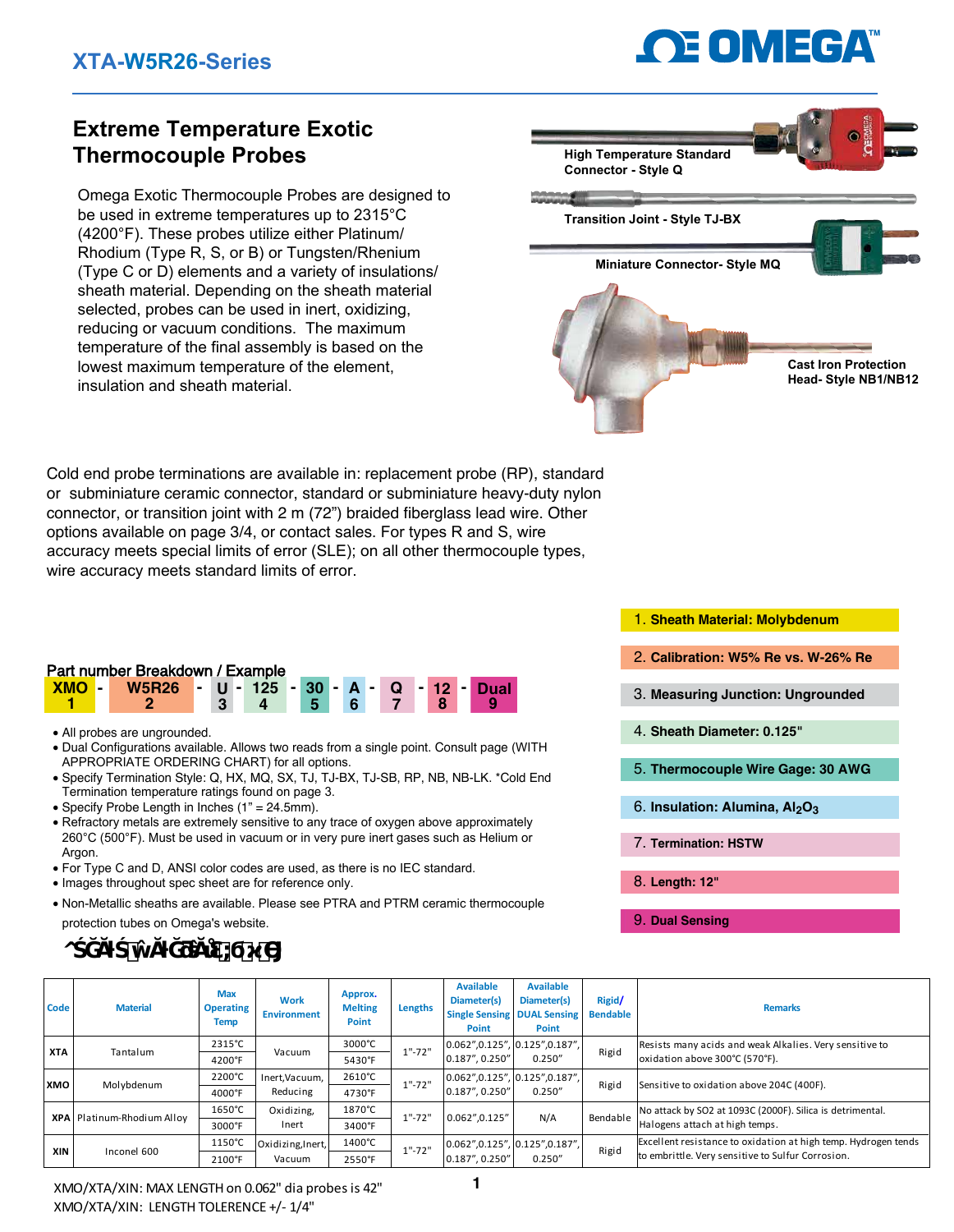### **Calibration (2,5)**

| Code         | <b>Calibration</b> | ÷               | $\omega$        | <b>Wire Gauge</b> | <b>Max</b>  |
|--------------|--------------------|-----------------|-----------------|-------------------|-------------|
|              |                    | <b>Material</b> | <b>Material</b> | (AWG)             | <b>Temp</b> |
| <b>P10R</b>  | S                  | Pt - 10% Rh     | Pt              | ALL GAUGES        | 1482°C      |
|              |                    |                 |                 |                   | 2700°F      |
| <b>P13R</b>  | R                  | Pt - 13% Rh     | Pt              | ALL GAUGES        | 1482°C      |
|              |                    |                 |                 |                   | 2700°F      |
| <b>P30R</b>  | B                  | Pt - 30% Rh     | Pt - 6% Rh      | ALL GAUGES        | 1704°C      |
|              |                    |                 |                 | 2700°F            |             |
|              |                    |                 |                 |                   | 1871°C      |
|              |                    |                 |                 | 40                | 3400°F      |
|              |                    | W - 3% Re       |                 | 36                | 1982°C      |
|              | D                  |                 |                 |                   | 3600°F      |
| <b>W3R25</b> |                    |                 | W - 25% Re      | 32                | 2093°C      |
|              |                    |                 |                 |                   | 3800°F      |
|              |                    |                 |                 | 30                | 2315°C      |
|              |                    |                 |                 |                   | 4200°F      |
|              |                    |                 |                 | 24                | 2315°C      |
|              |                    |                 |                 |                   | 4200°F      |
|              |                    |                 |                 | 40                | 1871°C      |
|              |                    |                 |                 |                   | 3400°F      |
|              |                    |                 |                 | 36                | 1982°C      |
|              |                    |                 |                 |                   | 3600°F      |
| <b>W5R26</b> | C                  | W - 5% Re       | W - 26% Re      | 32                | 2093°C      |
|              |                    |                 |                 |                   | 3800°F      |
|              |                    |                 |                 | 30                | 2315°C      |
|              |                    |                 |                 |                   | 4200°F      |
|              |                    |                 |                 | 24                | 2315°C      |
|              |                    |                 |                 |                   | 4200°F      |

| Code | <b>Material</b>        | Max<br><b>Operating</b><br>Temp <sup>**</sup> | Approx.<br><b>Melting</b><br><b>Point</b> | <b>Remarks</b>                                                          |
|------|------------------------|-----------------------------------------------|-------------------------------------------|-------------------------------------------------------------------------|
| н    | Hafnia                 | 2500°C                                        | 2830°C                                    | Nontoxic substitute for BeO                                             |
|      | (HfO2)                 | 4530°F                                        | 5125°F                                    | <b>High Thermal Conductivity</b>                                        |
| M    | Magnesia               | $1650^\circ C$                                | $2790^{\circ}$ C                          | Hygroscopic                                                             |
|      | (MgO)                  | 3000°F                                        | 5050°F                                    | <b>Compacts Well</b>                                                    |
| A    | Alumina<br>$(Al_2O_3)$ | $1540^{\circ}$ C<br>2800°F                    | 2010°C<br>3650°F                          | Requires Considerable Volume<br>Reduction to C ompact<br>Satisfactorily |

*Note: For temperatures above 1000°C (1800°F), all insulating materials experience a substantial decrease in resistivity with increasing temperatures.*

*\* including graphite.Molybdenum and Tantalum sheathed probes are not recommended in applications* 

*where they will be exposed to carbon,inclu*ding *graphite. \* Values given are for compacted insulation. For uncompacted hard-fired insulators, useful temperature range can be 5*0° *to10*0*°C (100 to 200°F) higher.*



**Insulation (6)**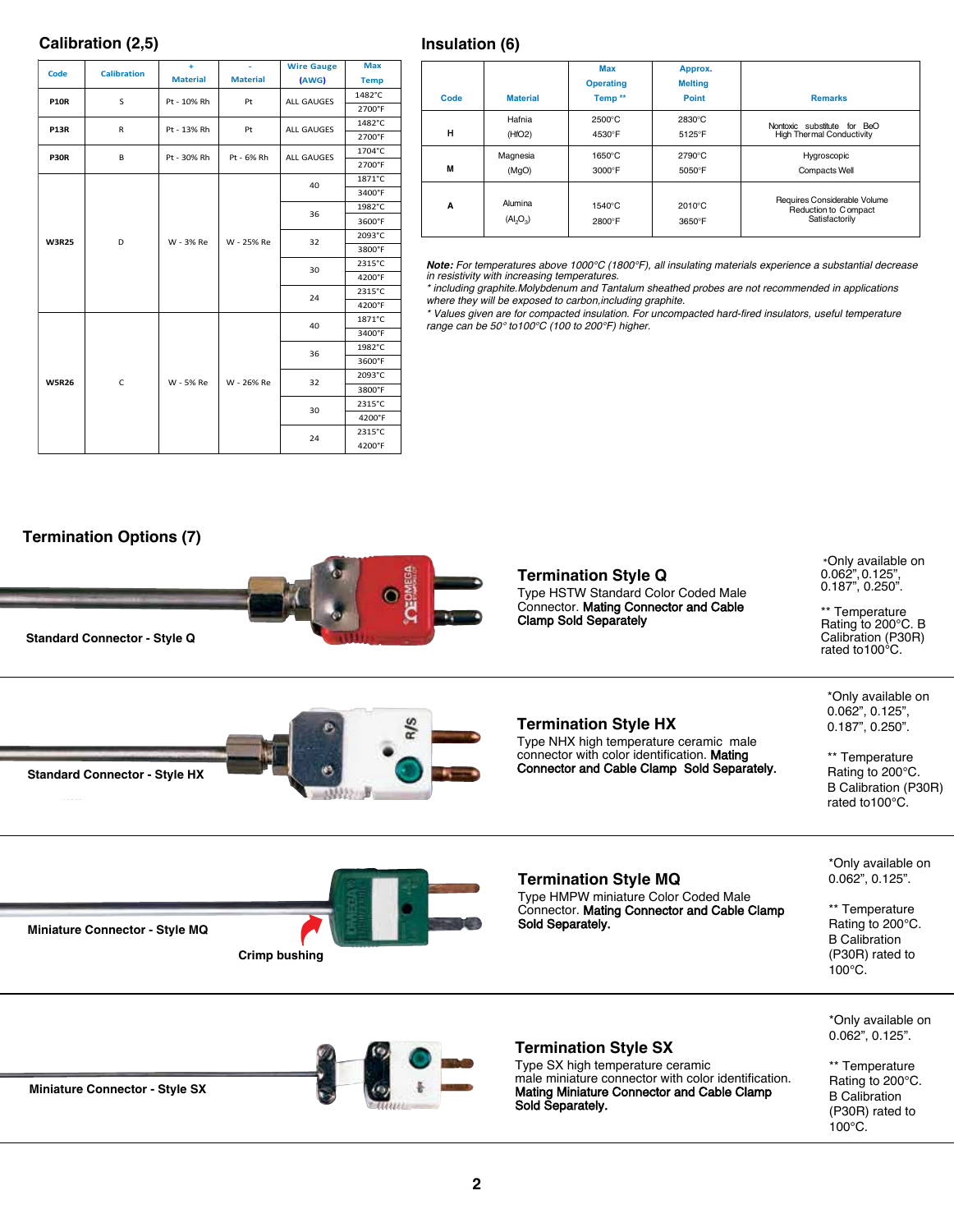